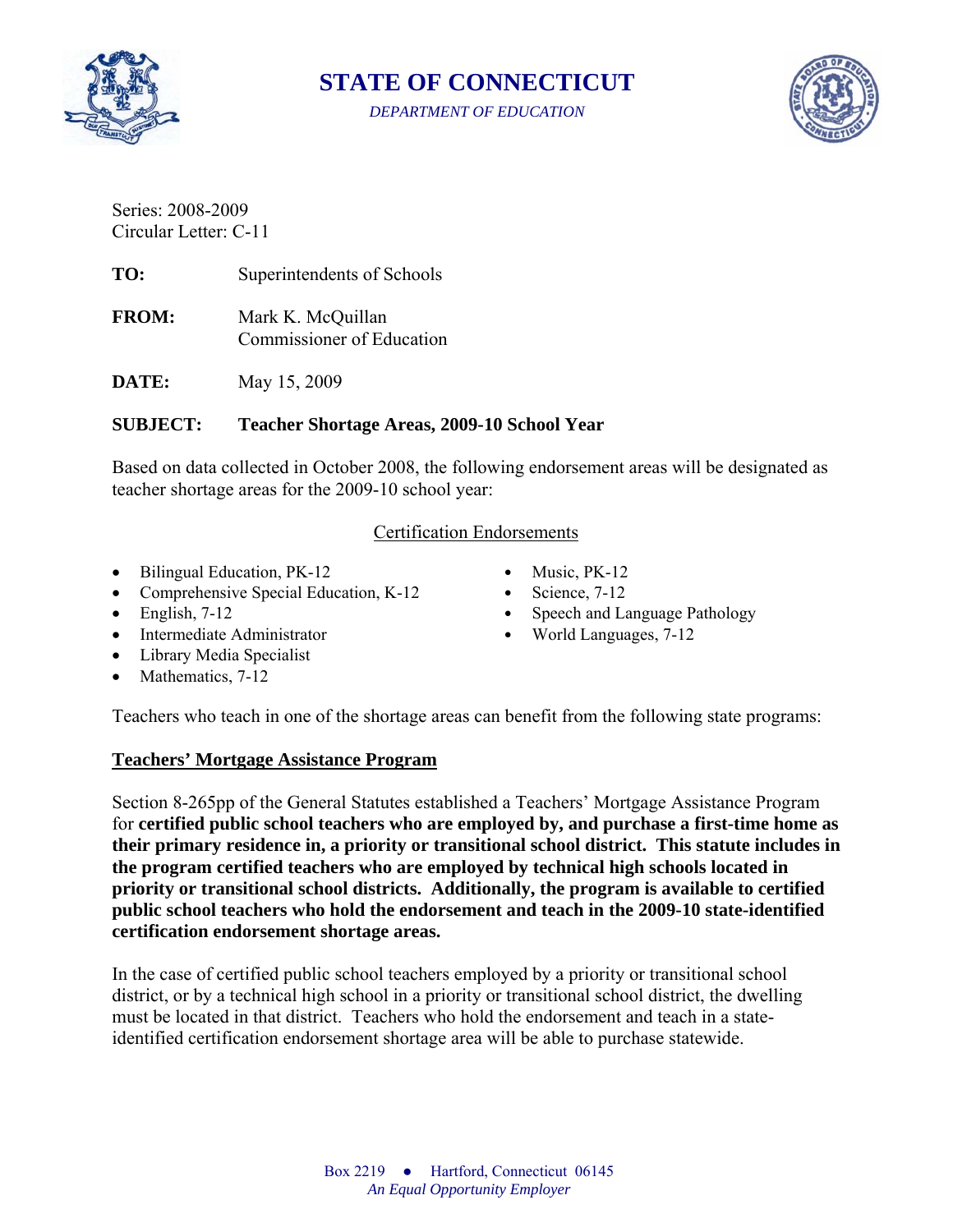Circular Letter: C-11 May 15, 2009 Page 2

This Teachers' Mortgage Assistance Program is an important incentive to have educators live in the community in which they teach, as well as to address shortage area needs. The program is administered by the Connecticut Housing Finance Authority (CHFA) through its participating lenders.

All eligible teachers seeking a mortgage through this program will be required to have a Statement of Eligibility signed by the Superintendent of Schools. Attached is the Statement of Eligibility that you may copy and distribute to eligible teachers. This signed Statement will be required by the mortgage lender for proof of eligibility.

### **Any questions or concerns regarding the Teachers' Mortgage Assistance Program may be directed to the Single Family Underwriting Unit at CHFA, at 860-571-3502.**

## **Rehiring of Retired Teachers**

Retired teachers may be reemployed without being subject to the earnings limit if they teach in a subject shortage area for the school year in which they are being employed. This employment may be for up to one full school year and may, with prior approval of the Teachers' Retirement Board, be extended for an additional year. If you have questions about this program, please contact Darlene Perez at the Teachers' Retirement Board at 860-241-8402.

Questions concerning the designation of teacher shortage areas may be directed to Michael Sabados at 860-713-6856 or via email at michael.sabados@ct.gov.

MKM/se

Attachment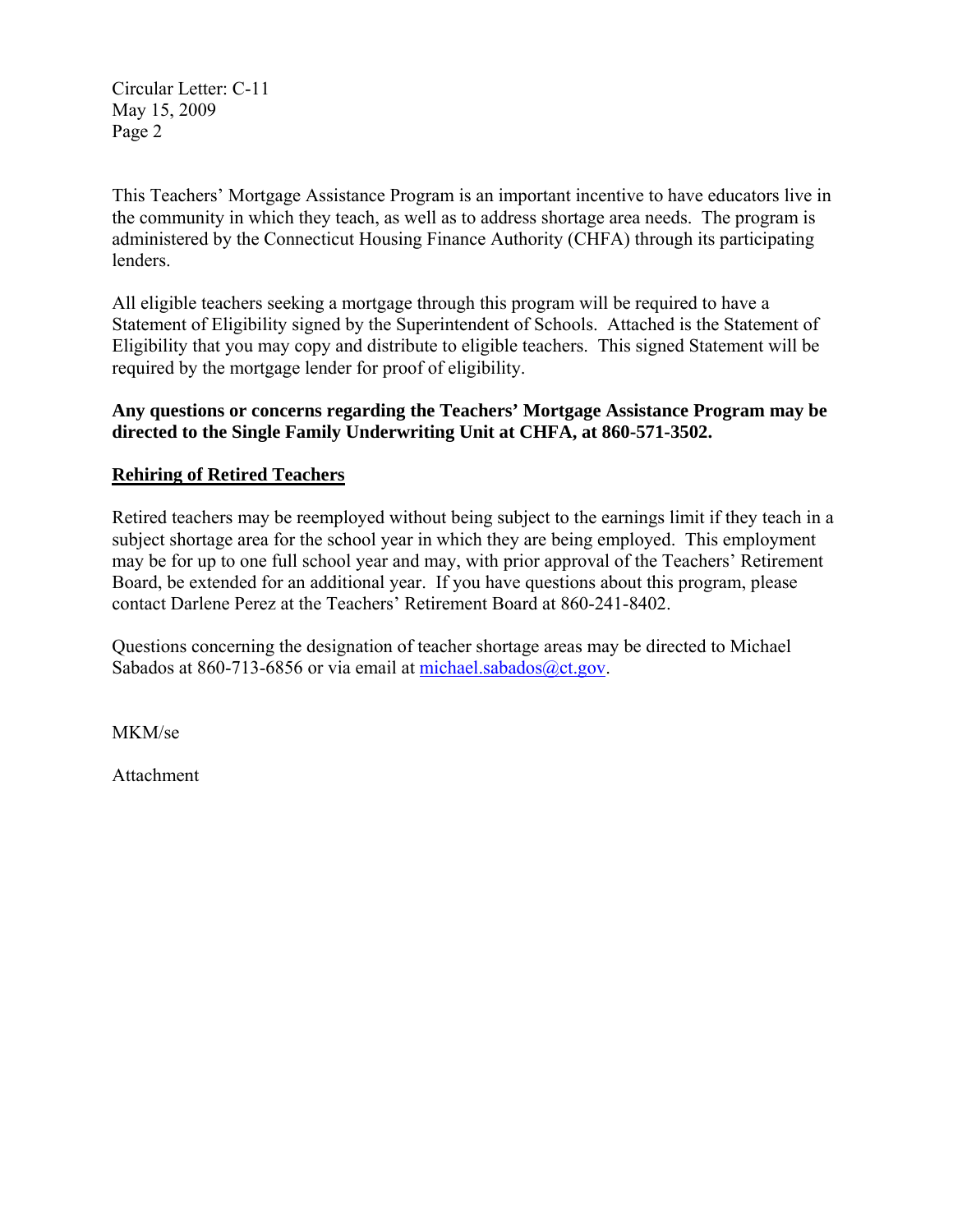# **Statement of Eligibility for Participation in the CHFA Teachers Mortgage Assistance Program**

I hereby certify that:

(Name of Applicant)

Check only **one** box:

 $\Box$  Holds a valid Connecticut certificate, is employed as a teacher in his/her respective endorsement area(s) and is employed as a teacher in a priority school district or transitional school district as designated by the Connecticut School Improvement Initiative.

## **OR**

 $\Box$  Holds a valid Connecticut certificate and is employed as a teacher in his/her respective endorsement area(s) in one of the following 2009-2010 identified certification endorsement shortage areas:

(Check One) \_\_\_\_ Bilingual Education, PK-12 Comprehensive Special Education, K-12 English, 7-12 \_\_\_\_ Intermediate Administrator \_\_\_\_ Library Media Specialist Mathematics, 7-12 Music, PK-12 Science, 7-12 Speech and Language Pathology \_\_\_\_ World Languages, 7-12

 $Signed:$ 

 (**Original** Signature of: Superintendents of Schools, Charter School Directors, Principals of Endowed & Incorporated Academies, Executive Directors of Regional Educational Service Centers, Directors of State Approved Non-Public Special Education Facilities)

Typed Name & Title of Signatory:

School District: \_\_\_\_\_\_\_\_\_\_\_\_\_\_\_\_\_\_\_\_\_\_\_\_\_\_\_\_\_\_\_\_\_\_\_\_\_\_\_\_\_\_\_\_\_\_\_\_\_\_\_\_\_\_\_\_\_\_\_\_\_\_\_

Telephone: \_\_\_\_\_\_\_\_\_\_\_\_\_\_\_\_\_\_\_\_\_\_\_\_\_\_\_\_\_\_\_\_ Date: \_\_\_\_\_\_\_\_\_\_\_\_\_\_\_\_\_\_\_\_\_\_\_\_\_